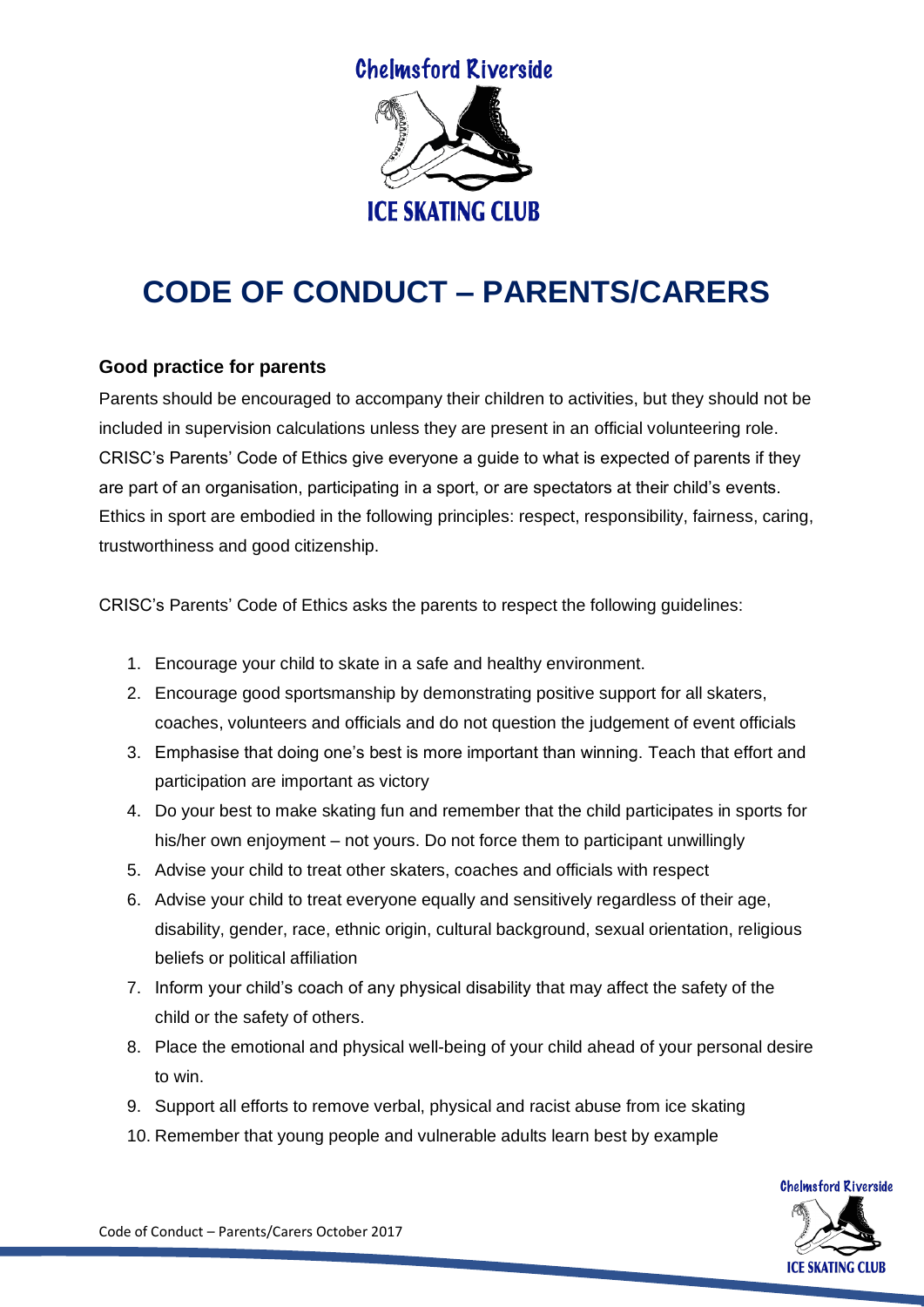## **As a parents/carer you have the right to:**

- Be assured that your child is safeguarded during their participation in sport
- Be informed of problems or concerns relating to your children
- Be informed if your child is injured
- Have your consent sought for participation in event, trips and competition
- Have your consent sought for participation in film or photography
- Have any concerns about any aspect of your child's welfare listened to responded to

## **As parents, you are expected to:**

- Complete and return the Membership Application Form pertaining to your child's participation within CRISC
- Be responsible for ensuring your child arrives and is collected punctually before and after sessions/competitions/events
- Ensure your child has appropriate kit and clothing. Any child not in possession of the fundamental requirements will not be permitted to participate
- Detail any relevant medical concerns or conditions pertaining to your child on the Membership Application form. Any changes in the state of the child's health should be reported to the coach and a CRISC Committee member prior to the activity
- To inform a Committee member prior to the activity starting if your child is to be collected early
- Encourage your child to play by the rules, and teach them that they can only do their best
- Ensure that your child understands their code of conduct
- Behave responsibly whilst spectating; do not embarrass your child
- Show appreciation and support the coach
- Be realistic and supportive
- Accept the decisions of coaches, judges and other officials